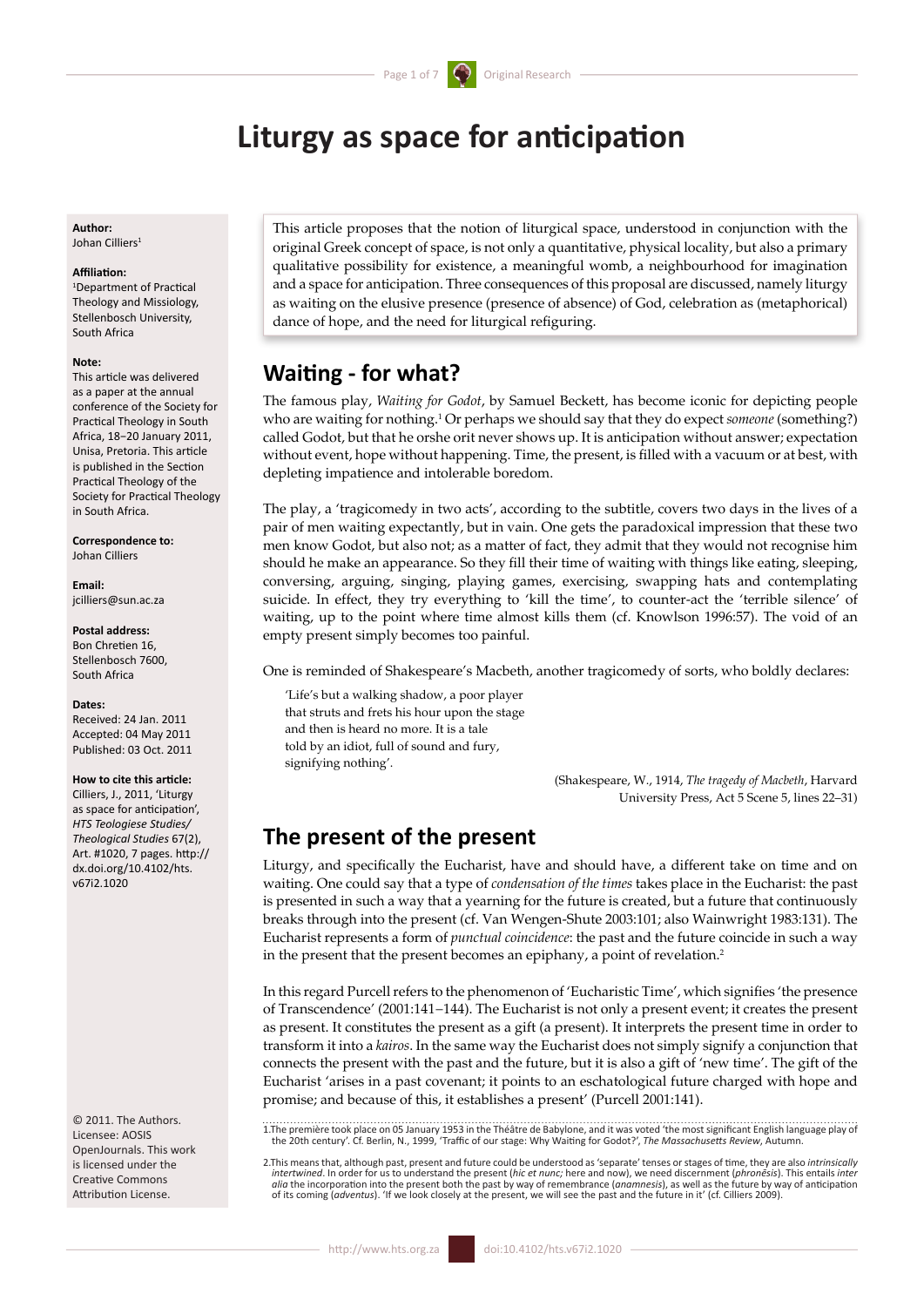This filling of the present, or constitution of the present through the gift or present of the Eucharist (presence of Christ), could be called *infinituding*. Time is filled with the infinitude; it becomes infinitude. The presence of Christ in the Eucharist and liturgy is not so much about the description of time, as it is about the *infinituding* of time and people's experience within this time. It is about 'moments of eternity', about experiences of the 'presence of Transcendence'.

# **The presence of the future**

In order for the present time to become 'moments of eternity', it needs to be filled with the future, and for this it needs the art of anticipation. Liturgy, as exemplified in the Eucharist, is not only about remembrance and presence, but also about (anticipation of) the future. We are called to re-tell the message of Christ's death 'until He comes again' (1 Cor 11:26). Liturgy is not just about incarnation and inhabitation, but also *anticipation*.

Obviously the future by implication means 'not now', the future is the future, but this is often misunderstood as an experience of time exclusively related to a *futurum,* that is, an attitude or mentality that somehow bypasses the present in its eagerness for the future. In the New Testament sense of the word, 'advent' indicates a close connection between the saving presence of Christ who has already come and the future. The hour that is coming already is now (cf. Jn 4:23; 5:25; also Mundle 1975:324). Anticipation is more about *adventus* (the coming of the present One) than it is about *futurum.* The future is not something in a far away distance, but an active force of promise and hope and resurrection in the present (cf. Moltmann [1969:177−178]).

This understanding of the future as *adventus* clearly has profound implications for the liturgy. The present (presence of Christ) is celebrated precisely because the future is already here. It prevents us from practising a type of liturgical escapism, or an 'apocalypticisation' of our hope. Anticipation is not about waiting for certain (apocalyptic) events, but about participation in the future. Liturgy could indeed be called an anticipatory participation in the presence of the coming One*.* In the light of this understanding of *adventus*, it could be a fair question to ask whether the future is not strangely absent from our liturgies. Often the future is treated as a distant and totally unknown phase of time, rather than celebrated as gift that *already* fills the present with meaning.

The latter point does not negate the fact that we have 'not yet' reached the *telos* of time. On the contrary, the liturgical act of lament, for instance, does not only take place in the light of evil because it is simply there, but because the tension between what is (the presence of the future) and the discrepancies and paradoxes called forth by evil cries out for a 'final' answer and solution (i.e. the future of the presence).

This tension between the future that is already with us and simultaneously not yet, finds its best expression in the Eucharist. Purcell (2001) elaborates:

The present celebration of the Eucharist is referred to a past which exercises a certain judgment over the present and summons the present celebration to be responsible and faithful celebration. But, so too with the future orientation of the Eucharist. The life, death and resurrection of Christ which establishes the new covenant inaugurates the kingdom of God, and thus provides a substantial anchor for that 'pledge of future glory' (*pignus futurae gloriae*). The future is not an empty promise; it has already been established… It already has a content which has been realized in the life, death and resurrection of Christ… Thus, as with the past, the future has a certain exteriority with regard to the present. It is that which, along with the past, gives a present.

### (Purcell 2001:142−143)

Indeed, what are the signs of the sacraments other than representations of this eschatological tension of our faith? In the sacraments we 'see' the connections between our faith, our senses and our existential questions concerning the meaning of life, or put in other words: the theology and praxis of the sacraments make manifest the sensorial and supra-sensorial, as well as the existential dimensions of our faith. In the sacraments we have symbols that strongly cry out for sensory exploration and utilisation, symbols that can help us not only to celebrate creation, but also salvation and anticipation of the summation, the ultimate triumph of God's beauty, goodness and truth (cf. Höhn 2003:248).

Even for postmodern people, with their fundamental distrust of anything that even faintly resembles metaphysics, the Eucharist offers a meaningful, iconic expression of the search for meaning, also in religious terms. Postmodern concepts such as 'presence' and 'absence' gain a deeper meaning in the Eucharist (cf. Mitchell 2005:143) Through the Eucharist we are incorporated into the tension of faith in the present absent God, the already and not yet that permeates our existence. But this experience of the tension of times (the already and not yet) cannot be abstracted from our experience of space. Time and space cannot, and indeed should not, be separated.

# **Liturgy: A space for anticipation**

In recent years there has been a renewed interest in the notion of 'space' in various sciences. Whilst spatiality was predominantly seen as a chartable reality up till the seventies, the works<sup>3</sup> of people like Lefebvre and Soja have paved the way to understand space as 'always becoming, in process, and unavoidably caught up in power relations' (Hubbard, Kitchin & Valentine 2004:4, 10). Soja in particular pointed out the historical and socio-dynamical characteristics of space, that is, the fact that society simultaneously produces, and is a product of space (1996:72).

It is therefore important to remember that space is also a culturally determined phenomenon, as every culture continuously forms its own concepts of space, resulting in a variety of interpretations of the notion: 'Physical space is continuously redefined by human presence and individual

<sup>3.</sup>Cf. for example, Soja, E.A., 1996, Thirdspace: Journeys to Los Angeles and other<br>real-and-imagined places, Blackwell, Oxford; Lefebvre, H., 1991, The production of<br>space, Blackwell, Oxford. Also Moxnes, H., 2003, Putting *Vision of Household and Kingdom,* Westminster John Knox, Louisville, KY – to name but a few.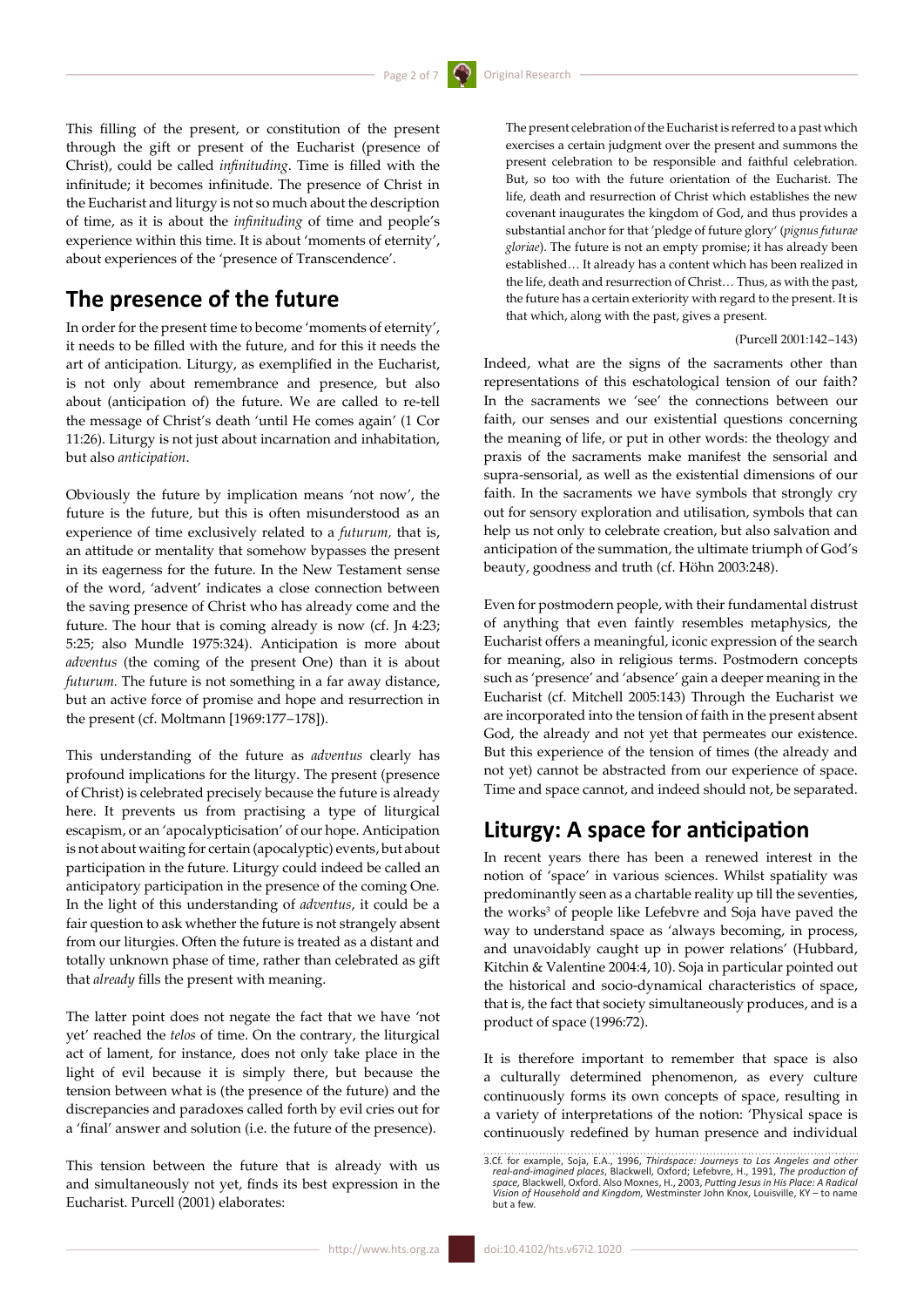interpretation of the ideology of place' (Matthews 2003:12). For different cultures, powers and individuals 'space' could mean different things. The very same space could for instance be interpreted differently, even radically opposing, from the viewpoint of a farmer, a land developer, an ecologist, or a homeless person or community. The quality or potential of a specific space is determined *inter alia* by the attitude, perspective and expectation of those that view it. Space is also constituted by the way in which we *approach* space.

Although space could be chartered by geologists and chartists, it represents much more; it is also asymmetrical to charts, is also 'neighbourhoods of, and for, imagination' (Friedland & Hecht 2006:35).

In recent sociological studies, space has been classified in terms of at least three categories, taking the cue from scholars like Soja and Lefebvre:

- • 'Firstspace', which can be chartered and indicated geographically, e.g. physical places like Cape Town and Jerusalem
- • 'Secondspace', which indicates imagined space (concepts, ideas on how space is or should be), in other words idealised space
- and 'Thirdspace', i.e. lived or existential space, which indicates the immediate, real surroundings in which people find themselves every day. 'Thirdspace' is often decorated aesthetically and symbolically with personal items (like furniture, paintings), or cultural expressions of communal agreements (like monuments, parks, etc; cf. Matthews 2003:12, 13).

These sociological distinctions are clearly useful, *inter alia* in view of our liturgical understanding of space. It could and should however also be expanded from a liturgical perspective, in order to express more adequately the unique character of so-called 'liturgical space'. Therefore we venture a further distinction:

• 'Fourthspace', which links to 'Secondspace' (imagined space), but also transcends it. 'Fourthspace' could be called anticipated space, in the sense of an *anticipatory prolepsis of transcendent realities*, in such a manner that not only imagined space is viewed from a distance, but rather that the viewer *already partakes* in the object of prolepsis. The transcendent reality enters the viewer's immanent reality, but never to the degree where the transcendent reality can be grabbed and controlled; rather the viewer takes hold of it through faith. To understand (and enter) this form of space one needs a distinctive form of spirituality, and therefore 'Fourthspace' could also be called a *spiritual space, calling for a spirituality of anticipation*.

Reflection on the phenomenon of space is of course nothing new. The Greeks for instance attributed specific meanings to space. The Greek word *chora* originally indicated something like an open space or piece of land, but was also understood by someone like Plato as a medium *within* which the cosmos was originally created, thus a type of space *before* space. Therefore the Greeks also described *chora* in terms of feminine categories, for instance as womb, as giver of life, as space for nurturing and caring, a *chora that triumphs over chaos*, and so effecting space for living (the Greeks also called the latter *topos*; cf. Flanagan 1999:15−43).

Within this context *chora* gradually developed the ethical meaning of 'creating or giving space to the other'. Within this gift of space the potential or ability for intellectual and spiritual understanding is consequently born, it becomes a type of container or conduit for meaning, originating especially through discourse. Derrida calls space, probably following the Greek meaning of *chora*, a 'hermeneutical dynamics of interactive discourses' (cf. Økland 2004:154).

In this sense *chora* can simple mean 'potential', the possibility for interpretation and analyses, which in turn implies the further possibility to discover new truths and formulate new visions. Precisely for this reason space is *imaginative* and *anticipatory*: it can envision other spaces in such a manner that these spaces are in fact called to life. Baudrillard (1994:3) calls this imagination and anticipation *simulation*: simulating the other, unknown space in such a manner that this simulation becomes reality.

It is clear that space is a multidimensional concept, which could include all four of the aforementioned categories. In this article I propose that, although 'liturgical space' could and should incorporate Firstpace and thirdspace (physical and existential space), it must also be said that liturgical space intends to recreate and transcend these forms of space to become Secondspace and Fourthspace, that is, imaginative and anticipatory space.

'Liturgical space' is therefore understood, in conjunction with the original Greek concept, not only as a quantitative, physical locality, but also as a primary qualitative possibility for existence, as meaningful womb, as neighbourhood for imagination and space for anticipation. One could probably also call liturgical space an 'atmosphere' of imagination and anticipation, which enables one to hermeneutically transcend reality in such a manner that this reality is in fact changed, or even better: it enables one to live from and within the discovery that this reality has already been changed, irrevocably changed, through the cross and resurrection of Christ.

Such a liturgy, that represents and opens up a space for imagination and anticipation, has certain consequences. I limit myself to three, namely anticipation as waiting, celebrating, and refiguring.

### **Anticipation as waiting - for whom?**

In liturgy we grapple in anticipation with, and of, the *Deus absconditus*, the hidden and elusive God, posing our existential questions and waiting for the answers in silence. Actually, we pose only one fundamental question: 'who is God?' When we say 'God', this is a question, the most profound question of our lives: 'who are You, O God, what is Your Name,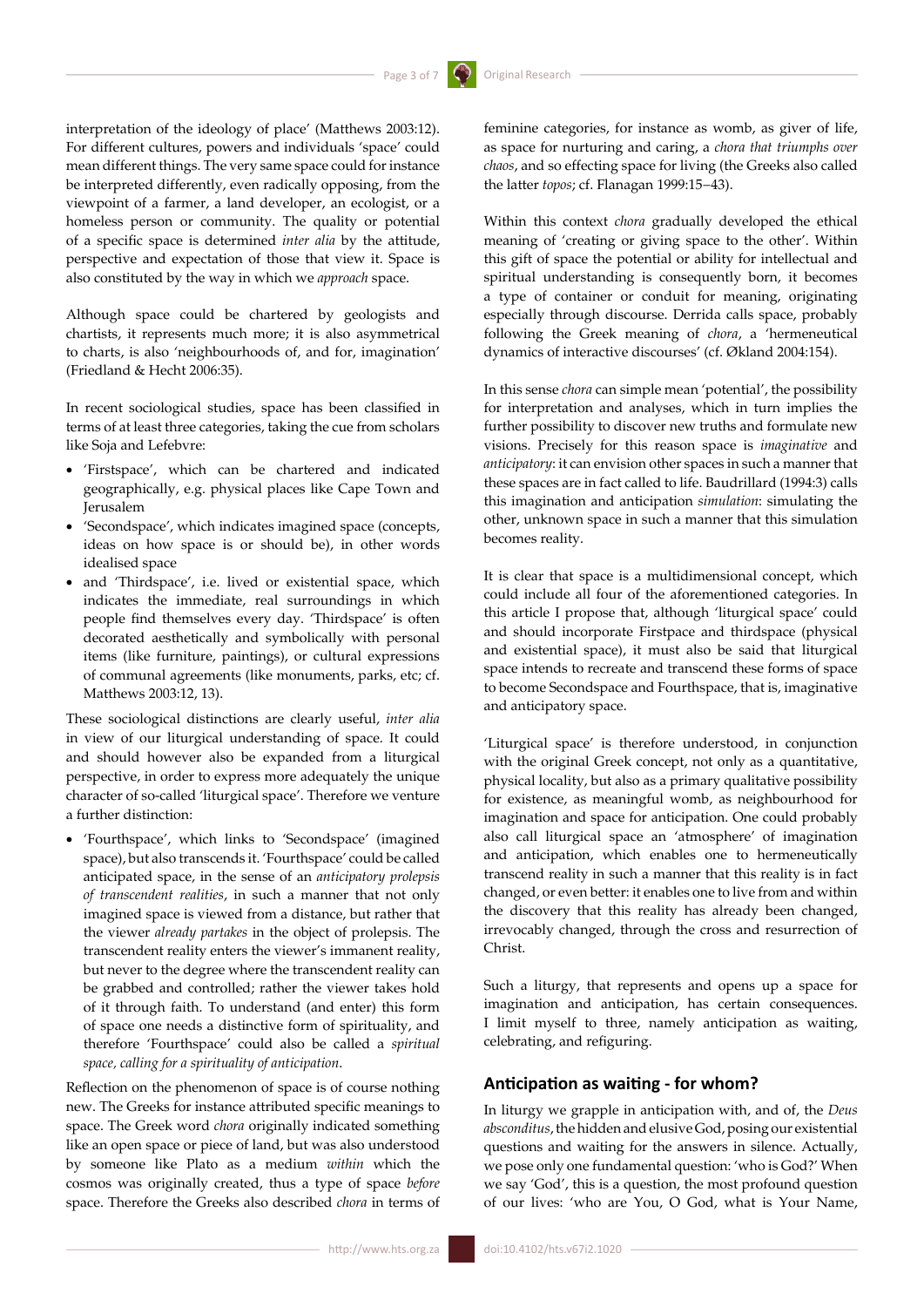where are You to be found?' Miskotte (1976) wrote a moving, homiletic paragraph about this most profound question:

The preacher stands there and the people are waiting for him. An awesome moment! To sink through the floor. Because he may not give a lecture, nor a speech, nor tell a story. The people lift their faces and with their silent attention, pose their question**.** The people say – and they are quite right: now you must understand that this is a meeting, not of only people, but of God with us. Now you also wish to hear God speak, you yourself have created the expectation, therefore you bring our most profound question to attention, the question that elsewhere is kept strictly secret, although it always worries us: the question about God, about the living God. Woe to the preacher who should ask this one question. And also: happy is the preacher who does this, because he senses the terrible and wonderful pressure of the impossible, he feels that but one thing remains: to become an instrument, a droning and comforting organ, played by God (freely translated).

### (Miskotte 1976:200)

This waiting upon God could also be called a *hermeneutics of expectation* (cf. Cilliers 2008:70). Ricoeur used the concept 'hearkening' [*l'écoute*] to refer to a pre-ethical form of obedience, before you do anything, you should listen (quoted in Snodgras 2002:29). It represents a mode of *being*, before it can become a mode of *doing*. In this process of expectant listening you are no longer in control, rather dependent on that which you receive. Ricoeur even takes a further step back: before you can listen you should be quiet, the latter state being the source of 'hearkening and obedience' (quoted in Snodgras 2002:29). The memory of God's presence fills us with hope for the future revelations of God:

To be aware of divine hiddenness is to remember a presence and to yearn for its return. The presence of an absence denies its negativity… Presence perceived in an epiphanic visitation, a theophany, or the invaded solitude of a prophetic vision was 'swift-lived', yet the acceptance of the promise it carried transformed those who received and obeyed the command. Faded presence became a memory and a hope, but it burnt into an alloy of inward certitude, which was emunah, 'faith'. When God no longer overwhelmed the senses of perception and concealed himself behind the adversity of historical existence, those who accepted the promise were still aware of God's nearness in the very veil of his seeming absence. For them, the center of life was a *Deus absconditus atque praesens*.

(Terrien 1978:321, 470)

In short: the God whom we are waiting for, is absent in presence and present in absence.

### **Anticipation as celebrating: To dance the future**

This waiting on the present, absent God, should however not lead us into theological depression. The 'killing of time' should not kill us, but rather kindle a new energy for life, that is, a re-energiSed hope. Those who anticipate and celebrate; those who hope, dance (speaking metaphorically, not excluding the fact that those that can, can, literally!).

Nowhere are the connections between dancing and hope expressed more movingly than in the writings of Victor Frankl (1947). On the second night that Frankl was in Auschwitz he was woken up by the sound of a violin playing a mournful tango. He thought of someone who had to celebrate her

birthday in a cellblock only a few hundred metres from where he was. So near, and yet so far, he thought. It was his wife. In his imagination he stood up and danced with her, and in his imaginative dancing, he filled the dark hours of the present with a hope against all hope (Frankl 1947:56−60).

Or, consider the writings of Henri Nouwen (2004), compiled after his death and entitled: *Turning my Mourning into Dancing*: *Finding Hope in Hard Times.* In this he says:

Mourning makes us poor; it powerfully reminds us of our smallness. But it is precisely here, in that pain or poverty or awkwardness that the Dancer invites us to rise up and take the first steps. For in our suffering, not apart from it, Jesus enters our sadness, takes us by the hand, pulls us gently up to stand, and invites us to dance. We find the way to pray, as the psalmist did, 'You have turned my mourning into dancing' (Ps 30:11), because at the centre of our grief we find the grace of God.4

#### (Nouwen 2004:6)

There indeed seems to be a definitive relationship between hope and dance. Joan Erikson wrote the following poem only weeks before her husband's death:

"Hope"

The word "Hope" the learned say is derived from the shorter one "Hop" and leads one into "Leap". Plato, in his turn, says that the leaping of young creatures is the essence of play – So be it! To hope then, means to take a playful leap into the future – to dare to spring from firm ground – to play trustingly – invest energy, laughter; And one good leap encourages another – *On then with the dance.*

(quoted in Capps 1995:176)

To dance is to hop in hope. It is to leap, like a young creature, into the future. To hope is to hear the melody of the future. Faith is to dance it (Alves 1972:195).

<sup>4.</sup>One hears something similar from the minister, Stephen Pieters, who was diagnosed with HIV and AIDS: for him dancing became a metaphor for hope, for joy and life in its abundance: 'From the time of my diagnosis, dance has been a major metaphor for my life with AIDS ... dancing has been an effective image of hope for my life with AIDS, because it symbolizes joy, exuberance, and love for life ... dancing in spite of it<br>all is what hope is all about to me. Whether it's watching it or doing it, dancing gives<br>me joy, and I find I can't feel hopeless wh on stage and off. I have a real weakness for accomplished dancers that know how to communicate with their whole bodies. I love their poise, their athleticism, their ability to express vibrant emotions with the whole body. I love the joy of exuberant dancing. There is nothing that can express hope and joy quite as boundlessly as dancing ... I believe God appreciates dancing, too. The scriptures often associate dancing with joy and praise, as in Psalm 30:11: "You turned my mourning into dracing; you stripped off my sackcloth and dressed me with jo Bible, Miriam and the women celebrate the parting of the Red Sea with singing and<br>dancing (Ex 15:20–21). The story of David is punctuated with dancing throughout.<br>When David kills Goliath, it is celebrated with singing and such as in 1 Samuel 21:11. David himself praised God with his joyful and triumphant dancing (2 Sm 6:14−16). It seems God loves dancing too. It's very hard to confess that in spite of how important dance is to me, I really can't dance, as hard as I've tried ... I've always been kind of awkward, stiff, and uncoordinated. I know that I'll never be a featured dancer in a big musical as much as I'd love to. I'm just not very<br>good at it. But that doesn't stop me from being a dancer in my heart, and enjoying<br>all the emotional benefits of dancing. Even when I wa most. A professional choreographer tells me, "everyone can be a dancer, at least in<br>their heart"... Discover the dancer in your heart. Love, nurture, and encourage that<br>dancer. There's hope in dancing! And everyone can do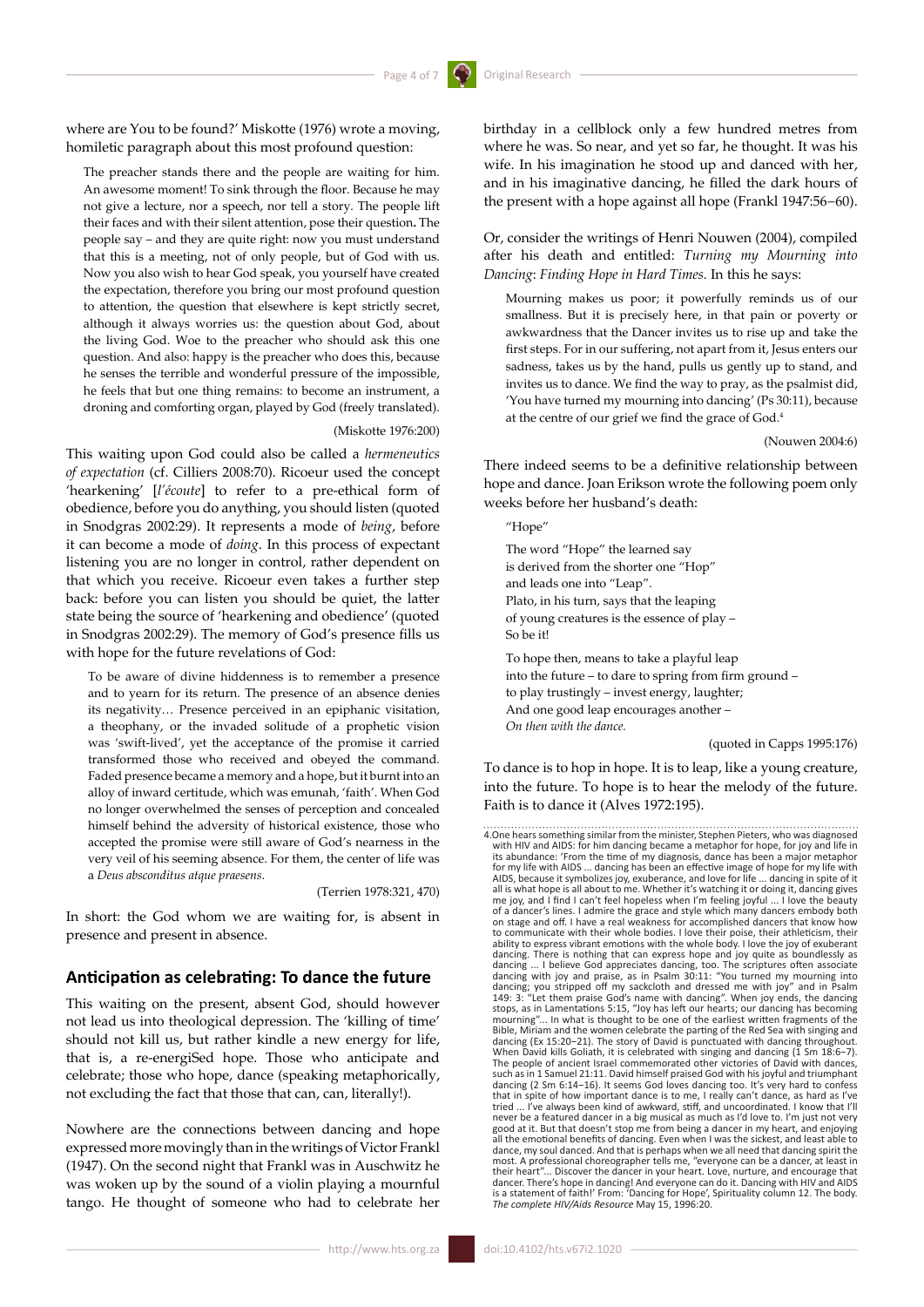### **Anticipation as refiguring: An aesthetical perspective**

Nowhere is anticipation (hope) better expressed than in the Eucharist. The Eucharist could obviously be understood in a variety of ways. Instead of following the lines of well-known dogmatic and ecclesiological differences and nuances, I prefer to refer to three art examples in this regard. First, the classic work of Leonardo da Vinci, entitled *The Last Supper*  (completed in 1498; see Figure 1). It should be said outright that it is impossible to do justice to this work within the limitations of an article of this nature.

So the scene is set: Jesus has told the disciples that one of them would betray him. He is the focal point of the whole painting: all angles and lighting point towards the vanishing point for all perspective lines, which is Jesus' head. All twelve apostles react differently to the news, ranging between anger and shock. All the disciples face the viewer, together with Jesus, that is, they all sit on one side of the table. Judas leans back into the shadow. Jesus states that the one who will betray him will take bread simultaneously with him. With his left hand Jesus points to a piece of bread on the table. Judas, distracted by a conversation between John and Peter, reaches for a different piece of bread, not noticing that Jesus too is stretching his right hand towards this bread.

Broadly speaking, one could say that the painting is filled with a sense of serenity, but also uncertainty. Lord, am I the one? What will happen if You are betrayed? What will happen to us? One of the first recorded commentators on the mural, Luca Pacioli, wrote the following on 14 December 1498:

One cannot imagine a keener attentiveness in the apostles at the sound of the voice of ineffable truth which says, '*Unus vestrum me traditurus est'*. Through their deeds and gestures, they seem to be speaking amongst themselves, one man to another and he to yet another, afflicted with keen sense of wonder.

### (quoted in Nicholl 2004:297)

The Last Supper indeed becomes a womb for the creation of new meaning through dialogue, a *chora* for hermeneutical dynamics of interactive discourses.

The words of Jesus about the betrayal linger in the air. They are disruptive words, creating a liminal space, a dangerous space, eating suddenly becomes a hazardous enterprise, but also a space filled with unthought-of promises and possibilities, of sharing bread with Jesus in a salvific manner. The space of the Last Supper becomes electrified with the anticipation of a multitude of possibilities. The past (the history of Jesus with these twelve men) is re-interpreted in this Eucharistic present; this present becomes inundated by future uncertainties and possibilities. Time and space becomes connected in a specific way, through the words of Jesus. In the process, the Last Supper becomes a prolepsis of the crucifixion, and therefore resurrection.

This interpretation is not the case in Andy Warhol's version of *The Last Supper* (see Figure 2). In Warhol's painting, or rather poster, he (deliberately) makes use of a cheap black and white reproduction of the classic portrayal of *The Last Supper* (seen here behind the segments of added colour), but in the process falls victim to a 'commonplace mass media motif' (Van de Hoogen 2000:170). By emphasising the clichéd dimensions, the motif loses its original, spiritual resonance, as experienced when viewing Da Vinci's masterpiece. In Warhol's art, which represents the so-called American pop art revolution the:

gods and goddesses were the cardboard heroes of the mass media ... Andy Warhol did more than draw on the experiences of the advertising world ... he actually used the techniques of mass-reproduction to create his pictures.

(Muller & Bellido 1985:213)

In this depiction of the Last Supper, time and space are connected (or rather disconnected) through *kitsch*.

Or, should we say that Warhol specifically wanted to bring to our attention (in a type of anti-aesthetical manner) the degeneration of image into cliché in our society and particularly in our religion? He was obviously enough of a keen observer of culture to be able to do just that. He simply 'held up a mirror to society and painted what he saw – perhaps in the long run the most damning indictment of all?' (Muller & Bellido 1985:213)



*Source***:** HN290 Honors Art History (Spring), 2009, 'Leonardo da Vinci's *The Last Supper*  (1498)', viewed n.d, from [http://evergreen.loyola.edu/brnygren/www/Honors/leonardo.](http://evergreen.loyola.edu/brnygren/www/Honors/leonardo.htm ) [htm](http://evergreen.loyola.edu/brnygren/www/Honors/leonardo.htm )

**FIGURE 1:** Leonardo da Vinci's *The Last Supper* (1498).



*Source***:** Art Knowledge News, n.d., 'Andy Warhol's *The Last Supper* (1986)', viewed n.d. from <http://www.artknowledgenews.com/andywarholportraitshtml.html> **FIGURE 2:** Andy Warhol's *The Last Supper* (1986).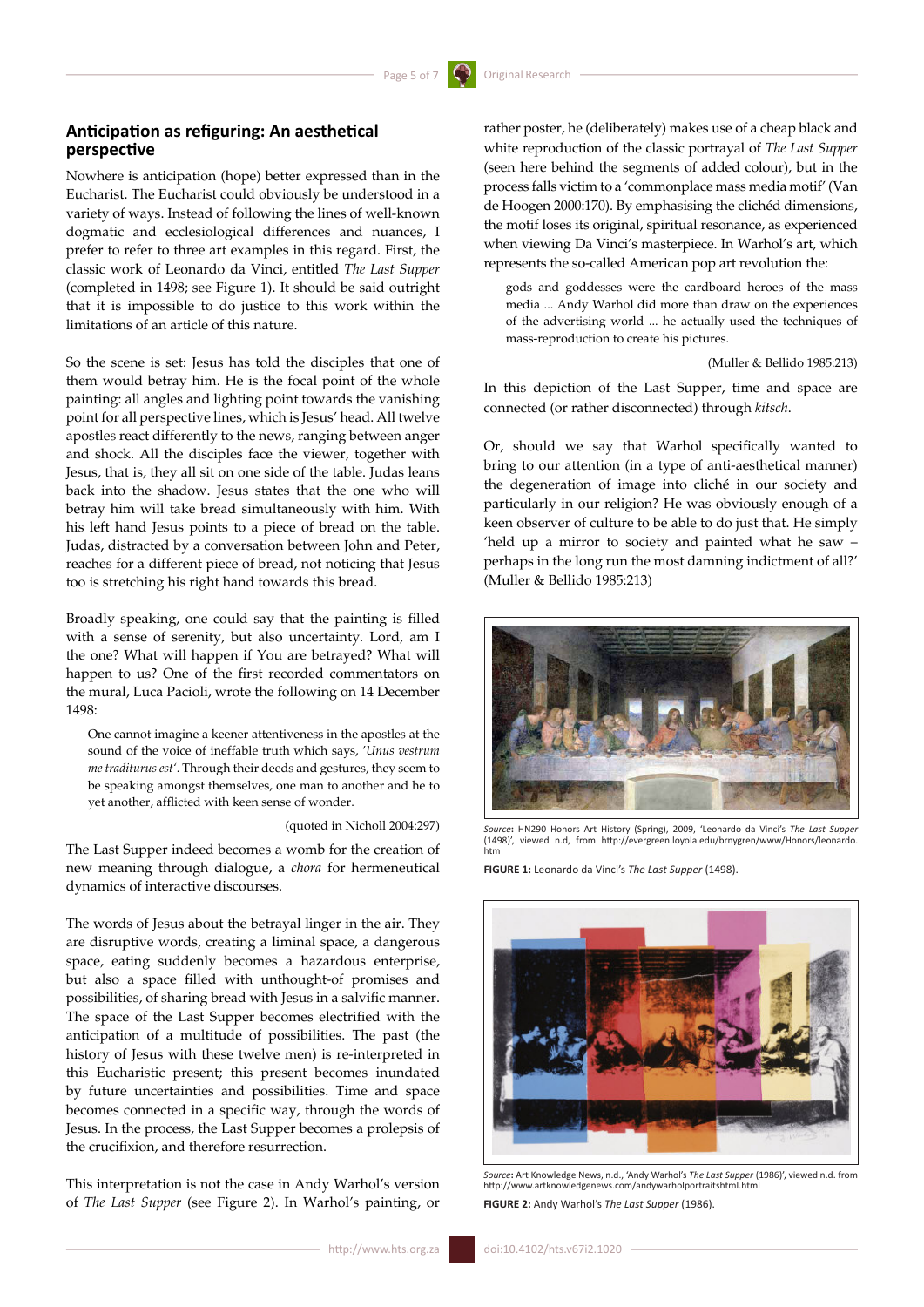If the aforementioned interpretation of Warhol's poster is the case, then the added segments of colour could be interpreted as an attempt to restore some 'life' to the scene, exactly because cliché has eroded the spiritual meaning of the Eucharist into commonplace and unimaginative repetition. Does Warhol's depiction not expose our many efforts at 'brightening up' the liturgy and Eucharist, efforts that in fact contain no depth, but are born out of an urge for commodification? Does it express a space that is no longer a (spiritual) prolepsis, but rather a (pop) 're-production'?

A third artwork which I wish to discuss is by the German artist Ben Willikens, entitled – what else? - *The Last Supper*  (see Figure 3). One immediately recognises the analogy with Da Vinci's famous painting, the setting and lines of perspective are identical.

Williken's painting could clearly also be interpreted in many ways. For some, this may in fact just represent another form of commodification of the most intimate of religious experiences. The scene could be reminiscent of the sterile space of a hospital, the Eucharist table even resembling an operation table, in which all meaning of the Eucharist is being sanitised; all spirituality stripped and sponged away.

In my opinion; however, Willikens' painting seems to be a powerful *refiguring* of the deepest intention and indeed spirituality of Da Vinci's classic painting, and not commodification, like in Warhol's work. Yes, Willikens' Eucharist table is empty. There is no Jesus, and no disciples. And yet, somehow, the table is cleared, and then set again for a new understanding of Eucharist. The scene is refigured; the clutter of commodification cleared away, an 'operation' that in my opinion is direly needed in many of our current liturgical activities.

But there is an even deeper theological meaning in Williken's painting. Because, *theologically* speaking, Jesus *is* in fact no longer here, but has ascended to heaven. Simultaneously, Jesus *is* in fact still here, through the coming and presence of his Spirit. The 'empty' table represents the era of the



*Source***:** The Inquiry Group, n.d., 'Ben Willikens (1939-) Abendmahl (Last Supper) 1976–79', http://theinquirygroup.blogspot.com/2011/03/ben-willikens-1939[abendmahl](http://theinquirygroup.blogspot.com/2011/03/ben-willikens-1939-abendmahl-)-last.html

**FIGURE 3:** Ben Willikens (1939-) Abendmahl (Last Supper) 1976–79.

Spirit, and as such a space of expectancy; it is pregnant with possibilities; it portrays the 'presence of absence' in an aesthetical, and theological, compelling way. Time and space are connected by Nothing, but not nothing as in the plays of Beckett or Shakespeare, rather the Nothing of a table filled with the presence of Someone.

The table waits upon the arrival not of Godot, who never comes.

The table waits upon the arrival of God, who has already come.

## **Acknowledgements Competing interests**

The author declares that he has no financial or personal relationship(s) which may have inappropriately influenced him in writing this article.

# **References**

- Alves, R.A., 1972, *Tomorrow's Child*: *Imagination, Creativity, and the Rebirth of Culture*, SCM Press Ltd, London.
- Art Knowledge News, n.d., 'Andy Warhol's *The Last Supper* (1986)', viewed n.d. from <http://www.artknowledgenews.com/andywarholportraitshtml.html>
- Baudrillard, J., 1994, *Simulacra and Simulation*, University of Michigan Press, Ann Arbor, MI.
- Berlin, N., 1999, 'Traffic of our stage: Why Waiting for Godot?', *The Massachusetts Review*, Autumn.
- Capps, D., 1995, *Agents of hope*: *A pastoral psychology*, Fortress Press, Minneapolis, MN.
- Cilliers, J.H., 2008, 'Skrifbeskouing en Skrifhantering: perspektiewe op 'n hermeneutiek van verwagting', *Verbum et Ecclesia* 29(1), 62−76.
- Cilliers, J.H., 2009, 'Time out. Perspectives on liturgical temporality', *Nederduits Gereformeerde Teologiese Tydskrif* 50 (1&2), 26−35.
- Flanagan, J.W., 1999, 'Ancient Perceptions of Space/ Perceptions of Ancient Space', SEMEIA 87, 15−43.
- Frankl, V.E., 1947, *Ein Psycholog erlebt das Konzentrationslager,* Zweite Auflage, Verlag für Jugend und Volk, Wien.
- Friedland, R. & Hecht, R.D., 2006, *The powers of place*: *Religion, Violence, Memory, and Place,* ed. O.B. Stier & J.S. Landres, Indiana University Press, Bloomington, IN.
- HN290 Honors Art History (Spring), 2009, 'Leonardo da Vinci's *The Last Supper* (1498)', viewed n.d, from http://evergreen.loyola.edu/brnygren/www/Honors/leonardo. htm
- Höhn H.J., 2003, '"Zeig's mir!" Theologie zwischen Ethik und Ästhetik'*, Katechetische Blätter. Zeitschrift für Religionsunterricht, Gemeindekatechese, Kirchliche Jugendarbeit* 128(4), 242−248.
- Hubbard, P., Kitchin, R. & Valentine, G. (eds.), 2004, 'Editors introduction', in *Key thinkers on space and place*, pp. 1−15, Sage Publications, London.
- Knowlson, J., 1996, *Damned to Fame*: *The Life of Samuel Beckett*, Bloomsbury, London.
- Lefebvre, H., 1991, *The production of space*, Blackwell, Oxford.
- Matthews, V.H., 2003, 'Physical Space, Imagined Space, and "Lived Space" in Ancient Israel', *Biblical Theology Bulletin* 33(1), 12−20. [http://dx.doi.](http://dx.doi.org/10.1177/014610790303300103) [org/10.1177/014610790303300103](http://dx.doi.org/10.1177/014610790303300103)
- Mitchell, N.D., 2005, 'Mystery and Manners: Eucharist in Post-Modern Theology'*, Worship* 79(2), 130−151.
- Moltmann, J., 1969, *Geloof in de toekomst*, Amboboeke, Utrecht.
- Moxnes, H., 2003, *Putting Jesus in His Place*: *A Radical Vision of Household and Kingdom*, Westminster John Knox, Louisville, KY.
- Muller, J.E. & Bellido, R.T., 1985, *A Century of Modern Painting*, 2nd rev. edn., Methuen, London.
- Mundle, W., 1975, *Come: The New International Dictionary of New Testament Theology,* vol. 1, ed. C. Brown, The Paternoster Press, Exeter.
- Nicholl, C., 2004, *Leonardo da Vinci*: *The flights of the Mind*, Allen Lane/Penguin Books, London.
- Nouwen, H., 2004, *Turning my Mourning into Dancing*: *Finding Hope in Hard Times,* W. Publishing Group, Nashville, TN.